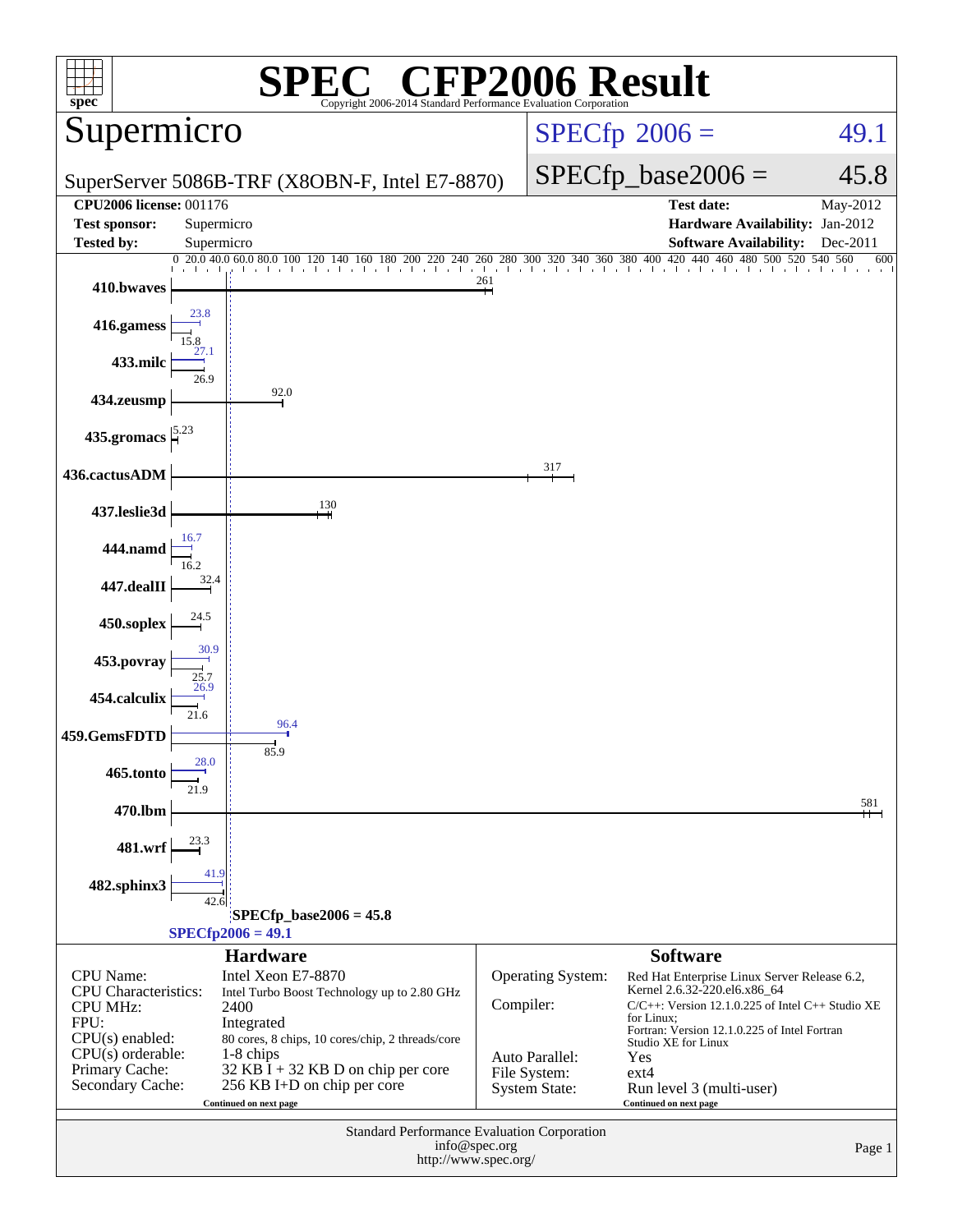

#### Supermicro

#### $SPECfp2006 = 49.1$  $SPECfp2006 = 49.1$

SuperServer 5086B-TRF (X8OBN-F, Intel E7-8870)

 $SPECfp\_base2006 = 45.8$ 

| <b>CPU2006 license: 001176</b>                                             |                                                                                                                                |                                                            | May-2012<br><b>Test date:</b>               |
|----------------------------------------------------------------------------|--------------------------------------------------------------------------------------------------------------------------------|------------------------------------------------------------|---------------------------------------------|
| <b>Test sponsor:</b>                                                       | Supermicro                                                                                                                     | <b>Hardware Availability: Jan-2012</b>                     |                                             |
| <b>Tested by:</b>                                                          | Supermicro                                                                                                                     |                                                            | <b>Software Availability:</b><br>$Dec-2011$ |
| L3 Cache:<br>Other Cache:<br>Memory:<br>Disk Subsystem:<br>Other Hardware: | $30 \text{ MB I+D}$ on chip per chip<br>None<br>1 TB (64 x 16 GB 2Rx4 PC3-10600R-9, ECC)<br>1 x 2 TB SATA II, 7200 RPM<br>None | <b>Base Pointers:</b><br>Peak Pointers:<br>Other Software: | 64-bit<br>$32/64$ -bit<br>None              |

**[Results Table](http://www.spec.org/auto/cpu2006/Docs/result-fields.html#ResultsTable)**

| Results Table    |                                                                                                          |              |                |       |                |              |                |              |                |              |                |              |
|------------------|----------------------------------------------------------------------------------------------------------|--------------|----------------|-------|----------------|--------------|----------------|--------------|----------------|--------------|----------------|--------------|
|                  |                                                                                                          |              | <b>Base</b>    |       |                | <b>Peak</b>  |                |              |                |              |                |              |
| <b>Benchmark</b> | <b>Seconds</b>                                                                                           | <b>Ratio</b> | <b>Seconds</b> | Ratio | <b>Seconds</b> | <b>Ratio</b> | <b>Seconds</b> | <b>Ratio</b> | <b>Seconds</b> | <b>Ratio</b> | <b>Seconds</b> | <b>Ratio</b> |
| 410.bwayes       | 52.1                                                                                                     | 261          | 50.9           | 267   | 52.1           | 261          | 52.1           | 261          | 50.9           | 267          | <u>52.1</u>    | 261          |
| $416$ .gamess    | 1237                                                                                                     | 15.8         | 1234           | 15.9  | 1236           | 15.8         | 821            | 23.8         | 822            | 23.8         | 821            | 23.8         |
| 433.milc         | 341                                                                                                      | 26.9         | 341            | 26.9  | 340            | 27.0         | 339            | 27.1         | 340            | 27.0         | <u>339</u>     | 27.1         |
| $434$ . zeusmp   | 98.9                                                                                                     | 92.0         | 98.3           | 92.6  | 99.1           | 91.8         | 98.9           | 92.0         | 98.3           | 92.6         | 99.1           | 91.8         |
| $435.$ gromacs   | 1370                                                                                                     | 5.21         | 1364           | 5.23  | 1360           | 5.25         | 1370           | 5.21         | 1364           | 5.23         | 1360           | 5.25         |
| 436.cactusADM    | 37.7                                                                                                     | 317          | 35.7           | 335   | 40.3           | 296          | 37.7           | 317          | 35.7           | 335          | 40.3           | 296          |
| 437.leslie3d     | 70.9                                                                                                     | 133          | 72.3           | 130   | 77.5           | 121          | 70.9           | 133          | 72.3           | 130          | 77.5           | 121          |
| 444.namd         | 495                                                                                                      | 16.2         | 495            | 16.2  | 498            | 16.1         | 482            | 16.7         | 482            | 16.7         | 482            | 16.6         |
| $447$ .dealII    | 354                                                                                                      | 32.3         | 353            | 32.4  | 354            | <u>32.4</u>  | 354            | 32.3         | 353            | 32.4         | 354            | 32.4         |
| $450$ .soplex    | 341                                                                                                      | 24.5         | 340            | 24.5  | 340            | 24.5         | 341            | 24.5         | 340            | 24.5         | 340            | 24.5         |
| 453.povray       | 207                                                                                                      | 25.8         | 207            | 25.7  | 208            | 25.6         | 173            | 30.8         | 171            | 31.1         | <u>172</u>     | <u>30.9</u>  |
| $ 454$ .calculix | 381                                                                                                      | 21.6         | 382            | 21.6  | 380            | 21.7         | 307            | 26.9         | 307            | 26.8         | 307            | 26.9         |
| 459.GemsFDTD     | 124                                                                                                      | 85.7         | 124            | 85.9  | 123            | 86.1         | 111            | 95.9         | 109            | 97.1         | <b>110</b>     | 96.4         |
| $465$ .tonto     | 450                                                                                                      | 21.9         | 449            | 21.9  | 451            | 21.8         | 351            | 28.0         | 352            | 28.0         | 352            | 28.0         |
| 470.1bm          | 23.9                                                                                                     | 576          | 23.3           | 591   | 23.7           | 581          | 23.9           | 576          | 23.3           | 591          | 23.7           | 581          |
| $ 481$ .wrf      | 480                                                                                                      | 23.3         | 484            | 23.1  | 478            | 23.4         | 480            | 23.3         | 484            | 23.1         | 478            | 23.4         |
| 482.sphinx3      | 459                                                                                                      | 42.5         | 451            | 43.2  | 457            | 42.6         | 465            | 41.9         | 468            | 41.7         | 463            | 42.1         |
|                  | Results appear in the order in which they were run. Bold underlined text indicates a median measurement. |              |                |       |                |              |                |              |                |              |                |              |

#### **[Operating System Notes](http://www.spec.org/auto/cpu2006/Docs/result-fields.html#OperatingSystemNotes)**

Stack size set to unlimited using "ulimit -s unlimited"

#### **[General Notes](http://www.spec.org/auto/cpu2006/Docs/result-fields.html#GeneralNotes)**

Environment variables set by runspec before the start of the run: KMP\_AFFINITY = "granularity=fine,scatter" LD\_LIBRARY\_PATH = "/usr/cpu2006/libs/32:/usr/cpu2006/libs/64" OMP\_NUM\_THREADS = "80"

 Binaries compiled on a system with 1x Core i7-860 CPU + 8GB memory using RHEL5.5 Transparent Huge Pages enabled with: echo always > /sys/kernel/mm/redhat\_transparent\_hugepage/enabled

> Standard Performance Evaluation Corporation [info@spec.org](mailto:info@spec.org) <http://www.spec.org/>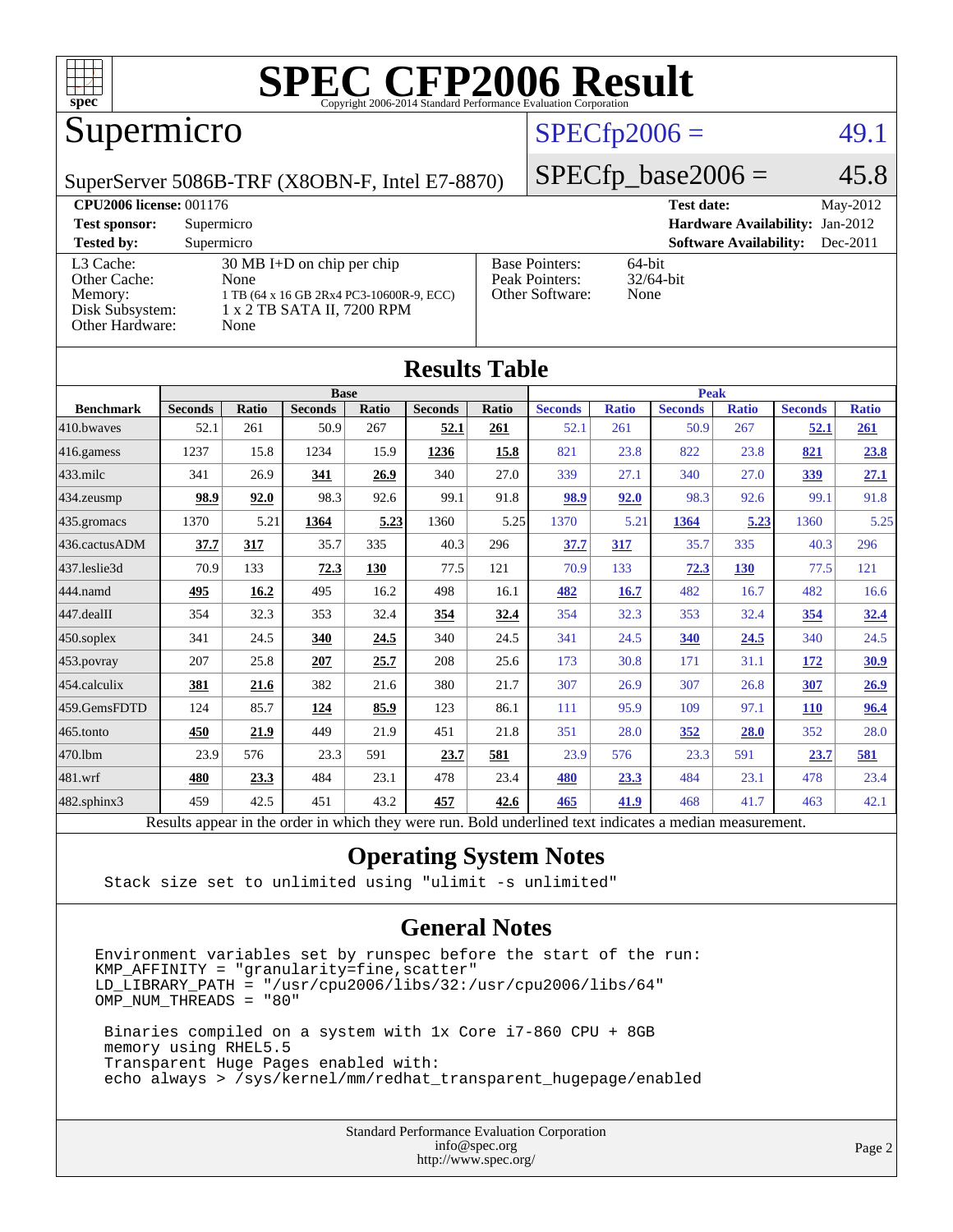

#### Supermicro

 $SPECTp2006 =$  49.1

SuperServer 5086B-TRF (X8OBN-F, Intel E7-8870)

 $SPECTp\_base2006 = 45.8$ 

**[CPU2006 license:](http://www.spec.org/auto/cpu2006/Docs/result-fields.html#CPU2006license)** 001176 **[Test date:](http://www.spec.org/auto/cpu2006/Docs/result-fields.html#Testdate)** May-2012 **[Test sponsor:](http://www.spec.org/auto/cpu2006/Docs/result-fields.html#Testsponsor)** Supermicro **[Hardware Availability:](http://www.spec.org/auto/cpu2006/Docs/result-fields.html#HardwareAvailability)** Jan-2012 **[Tested by:](http://www.spec.org/auto/cpu2006/Docs/result-fields.html#Testedby)** Supermicro **[Software Availability:](http://www.spec.org/auto/cpu2006/Docs/result-fields.html#SoftwareAvailability)** Dec-2011

### **[Base Compiler Invocation](http://www.spec.org/auto/cpu2006/Docs/result-fields.html#BaseCompilerInvocation)**

[C benchmarks](http://www.spec.org/auto/cpu2006/Docs/result-fields.html#Cbenchmarks):  $\text{icc}$  -m64

[C++ benchmarks:](http://www.spec.org/auto/cpu2006/Docs/result-fields.html#CXXbenchmarks) [icpc -m64](http://www.spec.org/cpu2006/results/res2012q3/cpu2006-20120517-21791.flags.html#user_CXXbase_intel_icpc_64bit_bedb90c1146cab66620883ef4f41a67e)

[Fortran benchmarks](http://www.spec.org/auto/cpu2006/Docs/result-fields.html#Fortranbenchmarks): [ifort -m64](http://www.spec.org/cpu2006/results/res2012q3/cpu2006-20120517-21791.flags.html#user_FCbase_intel_ifort_64bit_ee9d0fb25645d0210d97eb0527dcc06e)

[Benchmarks using both Fortran and C](http://www.spec.org/auto/cpu2006/Docs/result-fields.html#BenchmarksusingbothFortranandC): [icc -m64](http://www.spec.org/cpu2006/results/res2012q3/cpu2006-20120517-21791.flags.html#user_CC_FCbase_intel_icc_64bit_0b7121f5ab7cfabee23d88897260401c) [ifort -m64](http://www.spec.org/cpu2006/results/res2012q3/cpu2006-20120517-21791.flags.html#user_CC_FCbase_intel_ifort_64bit_ee9d0fb25645d0210d97eb0527dcc06e)

#### **[Base Portability Flags](http://www.spec.org/auto/cpu2006/Docs/result-fields.html#BasePortabilityFlags)**

| 410.bwaves: -DSPEC CPU LP64                 |                                                                |
|---------------------------------------------|----------------------------------------------------------------|
| 416.gamess: - DSPEC_CPU_LP64                |                                                                |
| 433.milc: -DSPEC CPU LP64                   |                                                                |
| 434.zeusmp: -DSPEC_CPU_LP64                 |                                                                |
| 435.gromacs: -DSPEC_CPU_LP64 -nofor_main    |                                                                |
| 436.cactusADM: -DSPEC CPU LP64 -nofor main  |                                                                |
| 437.leslie3d: -DSPEC CPU LP64               |                                                                |
| 444.namd: -DSPEC CPU LP64                   |                                                                |
| 447.dealII: -DSPEC CPU LP64                 |                                                                |
| 450.soplex: -DSPEC_CPU_LP64                 |                                                                |
| 453.povray: -DSPEC_CPU_LP64                 |                                                                |
| 454.calculix: - DSPEC CPU LP64 - nofor main |                                                                |
| 459.GemsFDTD: -DSPEC CPU LP64               |                                                                |
| 465.tonto: - DSPEC CPU LP64                 |                                                                |
| 470.1bm: - DSPEC CPU LP64                   |                                                                |
|                                             | 481.wrf: -DSPEC_CPU_LP64 -DSPEC_CPU_CASE_FLAG -DSPEC_CPU_LINUX |
| 482.sphinx3: -DSPEC_CPU_LP64                |                                                                |
|                                             |                                                                |

#### **[Base Optimization Flags](http://www.spec.org/auto/cpu2006/Docs/result-fields.html#BaseOptimizationFlags)**

[C benchmarks](http://www.spec.org/auto/cpu2006/Docs/result-fields.html#Cbenchmarks): [-xSSE4.2](http://www.spec.org/cpu2006/results/res2012q3/cpu2006-20120517-21791.flags.html#user_CCbase_f-xSSE42_f91528193cf0b216347adb8b939d4107) [-ipo](http://www.spec.org/cpu2006/results/res2012q3/cpu2006-20120517-21791.flags.html#user_CCbase_f-ipo) [-O3](http://www.spec.org/cpu2006/results/res2012q3/cpu2006-20120517-21791.flags.html#user_CCbase_f-O3) [-no-prec-div](http://www.spec.org/cpu2006/results/res2012q3/cpu2006-20120517-21791.flags.html#user_CCbase_f-no-prec-div) [-static](http://www.spec.org/cpu2006/results/res2012q3/cpu2006-20120517-21791.flags.html#user_CCbase_f-static) [-parallel](http://www.spec.org/cpu2006/results/res2012q3/cpu2006-20120517-21791.flags.html#user_CCbase_f-parallel) [-opt-prefetch](http://www.spec.org/cpu2006/results/res2012q3/cpu2006-20120517-21791.flags.html#user_CCbase_f-opt-prefetch) [-ansi-alias](http://www.spec.org/cpu2006/results/res2012q3/cpu2006-20120517-21791.flags.html#user_CCbase_f-ansi-alias) [C++ benchmarks:](http://www.spec.org/auto/cpu2006/Docs/result-fields.html#CXXbenchmarks) [-xSSE4.2](http://www.spec.org/cpu2006/results/res2012q3/cpu2006-20120517-21791.flags.html#user_CXXbase_f-xSSE42_f91528193cf0b216347adb8b939d4107) [-ipo](http://www.spec.org/cpu2006/results/res2012q3/cpu2006-20120517-21791.flags.html#user_CXXbase_f-ipo) [-O3](http://www.spec.org/cpu2006/results/res2012q3/cpu2006-20120517-21791.flags.html#user_CXXbase_f-O3) [-no-prec-div](http://www.spec.org/cpu2006/results/res2012q3/cpu2006-20120517-21791.flags.html#user_CXXbase_f-no-prec-div) [-static](http://www.spec.org/cpu2006/results/res2012q3/cpu2006-20120517-21791.flags.html#user_CXXbase_f-static) [-opt-prefetch](http://www.spec.org/cpu2006/results/res2012q3/cpu2006-20120517-21791.flags.html#user_CXXbase_f-opt-prefetch) [-ansi-alias](http://www.spec.org/cpu2006/results/res2012q3/cpu2006-20120517-21791.flags.html#user_CXXbase_f-ansi-alias) [Fortran benchmarks](http://www.spec.org/auto/cpu2006/Docs/result-fields.html#Fortranbenchmarks): [-xSSE4.2](http://www.spec.org/cpu2006/results/res2012q3/cpu2006-20120517-21791.flags.html#user_FCbase_f-xSSE42_f91528193cf0b216347adb8b939d4107) [-ipo](http://www.spec.org/cpu2006/results/res2012q3/cpu2006-20120517-21791.flags.html#user_FCbase_f-ipo) [-O3](http://www.spec.org/cpu2006/results/res2012q3/cpu2006-20120517-21791.flags.html#user_FCbase_f-O3) [-no-prec-div](http://www.spec.org/cpu2006/results/res2012q3/cpu2006-20120517-21791.flags.html#user_FCbase_f-no-prec-div) [-static](http://www.spec.org/cpu2006/results/res2012q3/cpu2006-20120517-21791.flags.html#user_FCbase_f-static) [-parallel](http://www.spec.org/cpu2006/results/res2012q3/cpu2006-20120517-21791.flags.html#user_FCbase_f-parallel) [-opt-prefetch](http://www.spec.org/cpu2006/results/res2012q3/cpu2006-20120517-21791.flags.html#user_FCbase_f-opt-prefetch) [Benchmarks using both Fortran and C](http://www.spec.org/auto/cpu2006/Docs/result-fields.html#BenchmarksusingbothFortranandC): [-xSSE4.2](http://www.spec.org/cpu2006/results/res2012q3/cpu2006-20120517-21791.flags.html#user_CC_FCbase_f-xSSE42_f91528193cf0b216347adb8b939d4107) [-ipo](http://www.spec.org/cpu2006/results/res2012q3/cpu2006-20120517-21791.flags.html#user_CC_FCbase_f-ipo) [-O3](http://www.spec.org/cpu2006/results/res2012q3/cpu2006-20120517-21791.flags.html#user_CC_FCbase_f-O3) [-no-prec-div](http://www.spec.org/cpu2006/results/res2012q3/cpu2006-20120517-21791.flags.html#user_CC_FCbase_f-no-prec-div) [-static](http://www.spec.org/cpu2006/results/res2012q3/cpu2006-20120517-21791.flags.html#user_CC_FCbase_f-static) [-parallel](http://www.spec.org/cpu2006/results/res2012q3/cpu2006-20120517-21791.flags.html#user_CC_FCbase_f-parallel) [-opt-prefetch](http://www.spec.org/cpu2006/results/res2012q3/cpu2006-20120517-21791.flags.html#user_CC_FCbase_f-opt-prefetch) [-ansi-alias](http://www.spec.org/cpu2006/results/res2012q3/cpu2006-20120517-21791.flags.html#user_CC_FCbase_f-ansi-alias)

> Standard Performance Evaluation Corporation [info@spec.org](mailto:info@spec.org) <http://www.spec.org/>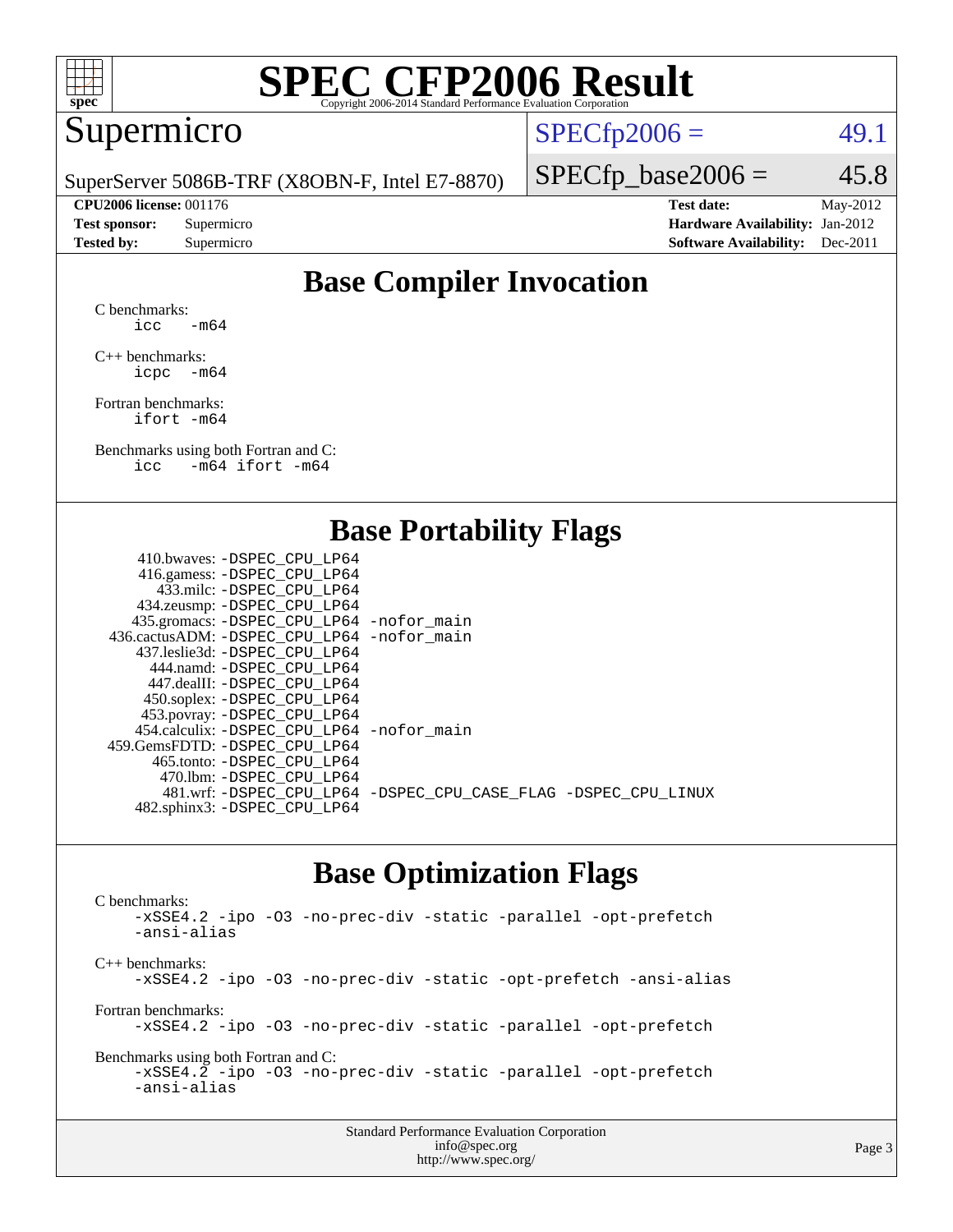

#### Supermicro

 $SPECTp2006 =$  49.1

SuperServer 5086B-TRF (X8OBN-F, Intel E7-8870)

 $SPECTp\_base2006 = 45.8$ **[CPU2006 license:](http://www.spec.org/auto/cpu2006/Docs/result-fields.html#CPU2006license)** 001176 **[Test date:](http://www.spec.org/auto/cpu2006/Docs/result-fields.html#Testdate)** May-2012

**[Test sponsor:](http://www.spec.org/auto/cpu2006/Docs/result-fields.html#Testsponsor)** Supermicro Supermicro **[Hardware Availability:](http://www.spec.org/auto/cpu2006/Docs/result-fields.html#HardwareAvailability)** Jan-2012 **[Tested by:](http://www.spec.org/auto/cpu2006/Docs/result-fields.html#Testedby)** Supermicro **Supermicro [Software Availability:](http://www.spec.org/auto/cpu2006/Docs/result-fields.html#SoftwareAvailability)** Dec-2011

### **[Peak Compiler Invocation](http://www.spec.org/auto/cpu2006/Docs/result-fields.html#PeakCompilerInvocation)**

[C benchmarks](http://www.spec.org/auto/cpu2006/Docs/result-fields.html#Cbenchmarks):  $\text{icc}$   $-\text{m64}$ 

[C++ benchmarks:](http://www.spec.org/auto/cpu2006/Docs/result-fields.html#CXXbenchmarks) [icpc -m64](http://www.spec.org/cpu2006/results/res2012q3/cpu2006-20120517-21791.flags.html#user_CXXpeak_intel_icpc_64bit_bedb90c1146cab66620883ef4f41a67e)

[Fortran benchmarks](http://www.spec.org/auto/cpu2006/Docs/result-fields.html#Fortranbenchmarks): [ifort -m64](http://www.spec.org/cpu2006/results/res2012q3/cpu2006-20120517-21791.flags.html#user_FCpeak_intel_ifort_64bit_ee9d0fb25645d0210d97eb0527dcc06e)

[Benchmarks using both Fortran and C](http://www.spec.org/auto/cpu2006/Docs/result-fields.html#BenchmarksusingbothFortranandC): [icc -m64](http://www.spec.org/cpu2006/results/res2012q3/cpu2006-20120517-21791.flags.html#user_CC_FCpeak_intel_icc_64bit_0b7121f5ab7cfabee23d88897260401c) [ifort -m64](http://www.spec.org/cpu2006/results/res2012q3/cpu2006-20120517-21791.flags.html#user_CC_FCpeak_intel_ifort_64bit_ee9d0fb25645d0210d97eb0527dcc06e)

#### **[Peak Portability Flags](http://www.spec.org/auto/cpu2006/Docs/result-fields.html#PeakPortabilityFlags)**

Same as Base Portability Flags

## **[Peak Optimization Flags](http://www.spec.org/auto/cpu2006/Docs/result-fields.html#PeakOptimizationFlags)**

[C benchmarks](http://www.spec.org/auto/cpu2006/Docs/result-fields.html#Cbenchmarks):

 433.milc: [-xSSE4.2](http://www.spec.org/cpu2006/results/res2012q3/cpu2006-20120517-21791.flags.html#user_peakPASS2_CFLAGSPASS2_LDFLAGS433_milc_f-xSSE42_f91528193cf0b216347adb8b939d4107)(pass 2) [-prof-gen](http://www.spec.org/cpu2006/results/res2012q3/cpu2006-20120517-21791.flags.html#user_peakPASS1_CFLAGSPASS1_LDFLAGS433_milc_prof_gen_e43856698f6ca7b7e442dfd80e94a8fc)(pass 1) [-ipo](http://www.spec.org/cpu2006/results/res2012q3/cpu2006-20120517-21791.flags.html#user_peakPASS2_CFLAGSPASS2_LDFLAGS433_milc_f-ipo)(pass 2) [-O3](http://www.spec.org/cpu2006/results/res2012q3/cpu2006-20120517-21791.flags.html#user_peakPASS2_CFLAGSPASS2_LDFLAGS433_milc_f-O3)(pass 2) [-no-prec-div](http://www.spec.org/cpu2006/results/res2012q3/cpu2006-20120517-21791.flags.html#user_peakPASS2_CFLAGSPASS2_LDFLAGS433_milc_f-no-prec-div)(pass 2) [-prof-use](http://www.spec.org/cpu2006/results/res2012q3/cpu2006-20120517-21791.flags.html#user_peakPASS2_CFLAGSPASS2_LDFLAGS433_milc_prof_use_bccf7792157ff70d64e32fe3e1250b55)(pass 2) [-static](http://www.spec.org/cpu2006/results/res2012q3/cpu2006-20120517-21791.flags.html#user_peakOPTIMIZE433_milc_f-static) [-auto-ilp32](http://www.spec.org/cpu2006/results/res2012q3/cpu2006-20120517-21791.flags.html#user_peakCOPTIMIZE433_milc_f-auto-ilp32) [-ansi-alias](http://www.spec.org/cpu2006/results/res2012q3/cpu2006-20120517-21791.flags.html#user_peakCOPTIMIZE433_milc_f-ansi-alias)

 $470$ .lbm: basepeak = yes

 482.sphinx3: [-xSSE4.2](http://www.spec.org/cpu2006/results/res2012q3/cpu2006-20120517-21791.flags.html#user_peakOPTIMIZE482_sphinx3_f-xSSE42_f91528193cf0b216347adb8b939d4107) [-ipo](http://www.spec.org/cpu2006/results/res2012q3/cpu2006-20120517-21791.flags.html#user_peakOPTIMIZE482_sphinx3_f-ipo) [-O3](http://www.spec.org/cpu2006/results/res2012q3/cpu2006-20120517-21791.flags.html#user_peakOPTIMIZE482_sphinx3_f-O3) [-no-prec-div](http://www.spec.org/cpu2006/results/res2012q3/cpu2006-20120517-21791.flags.html#user_peakOPTIMIZE482_sphinx3_f-no-prec-div) [-unroll2](http://www.spec.org/cpu2006/results/res2012q3/cpu2006-20120517-21791.flags.html#user_peakCOPTIMIZE482_sphinx3_f-unroll_784dae83bebfb236979b41d2422d7ec2) [-ansi-alias](http://www.spec.org/cpu2006/results/res2012q3/cpu2006-20120517-21791.flags.html#user_peakCOPTIMIZE482_sphinx3_f-ansi-alias) [-parallel](http://www.spec.org/cpu2006/results/res2012q3/cpu2006-20120517-21791.flags.html#user_peakCOPTIMIZE482_sphinx3_f-parallel)

[C++ benchmarks:](http://www.spec.org/auto/cpu2006/Docs/result-fields.html#CXXbenchmarks)

 444.namd: [-xSSE4.2](http://www.spec.org/cpu2006/results/res2012q3/cpu2006-20120517-21791.flags.html#user_peakPASS2_CXXFLAGSPASS2_LDFLAGS444_namd_f-xSSE42_f91528193cf0b216347adb8b939d4107)(pass 2) [-prof-gen](http://www.spec.org/cpu2006/results/res2012q3/cpu2006-20120517-21791.flags.html#user_peakPASS1_CXXFLAGSPASS1_LDFLAGS444_namd_prof_gen_e43856698f6ca7b7e442dfd80e94a8fc)(pass 1) [-ipo](http://www.spec.org/cpu2006/results/res2012q3/cpu2006-20120517-21791.flags.html#user_peakPASS2_CXXFLAGSPASS2_LDFLAGS444_namd_f-ipo)(pass 2) [-O3](http://www.spec.org/cpu2006/results/res2012q3/cpu2006-20120517-21791.flags.html#user_peakPASS2_CXXFLAGSPASS2_LDFLAGS444_namd_f-O3)(pass 2) [-no-prec-div](http://www.spec.org/cpu2006/results/res2012q3/cpu2006-20120517-21791.flags.html#user_peakPASS2_CXXFLAGSPASS2_LDFLAGS444_namd_f-no-prec-div)(pass 2) [-prof-use](http://www.spec.org/cpu2006/results/res2012q3/cpu2006-20120517-21791.flags.html#user_peakPASS2_CXXFLAGSPASS2_LDFLAGS444_namd_prof_use_bccf7792157ff70d64e32fe3e1250b55)(pass 2) [-fno-alias](http://www.spec.org/cpu2006/results/res2012q3/cpu2006-20120517-21791.flags.html#user_peakCXXOPTIMIZEOPTIMIZE444_namd_f-no-alias_694e77f6c5a51e658e82ccff53a9e63a) [-auto-ilp32](http://www.spec.org/cpu2006/results/res2012q3/cpu2006-20120517-21791.flags.html#user_peakCXXOPTIMIZE444_namd_f-auto-ilp32)

447.dealII: basepeak = yes

450.soplex: basepeak = yes

 453.povray: [-xSSE4.2](http://www.spec.org/cpu2006/results/res2012q3/cpu2006-20120517-21791.flags.html#user_peakPASS2_CXXFLAGSPASS2_LDFLAGS453_povray_f-xSSE42_f91528193cf0b216347adb8b939d4107)(pass 2) [-prof-gen](http://www.spec.org/cpu2006/results/res2012q3/cpu2006-20120517-21791.flags.html#user_peakPASS1_CXXFLAGSPASS1_LDFLAGS453_povray_prof_gen_e43856698f6ca7b7e442dfd80e94a8fc)(pass 1) [-ipo](http://www.spec.org/cpu2006/results/res2012q3/cpu2006-20120517-21791.flags.html#user_peakPASS2_CXXFLAGSPASS2_LDFLAGS453_povray_f-ipo)(pass 2) [-O3](http://www.spec.org/cpu2006/results/res2012q3/cpu2006-20120517-21791.flags.html#user_peakPASS2_CXXFLAGSPASS2_LDFLAGS453_povray_f-O3)(pass 2) [-no-prec-div](http://www.spec.org/cpu2006/results/res2012q3/cpu2006-20120517-21791.flags.html#user_peakPASS2_CXXFLAGSPASS2_LDFLAGS453_povray_f-no-prec-div)(pass 2) [-prof-use](http://www.spec.org/cpu2006/results/res2012q3/cpu2006-20120517-21791.flags.html#user_peakPASS2_CXXFLAGSPASS2_LDFLAGS453_povray_prof_use_bccf7792157ff70d64e32fe3e1250b55)(pass 2) [-unroll4](http://www.spec.org/cpu2006/results/res2012q3/cpu2006-20120517-21791.flags.html#user_peakCXXOPTIMIZE453_povray_f-unroll_4e5e4ed65b7fd20bdcd365bec371b81f) [-ansi-alias](http://www.spec.org/cpu2006/results/res2012q3/cpu2006-20120517-21791.flags.html#user_peakCXXOPTIMIZE453_povray_f-ansi-alias)

[Fortran benchmarks](http://www.spec.org/auto/cpu2006/Docs/result-fields.html#Fortranbenchmarks):

 $410.bwaves: basepeak = yes$ 

Continued on next page

Standard Performance Evaluation Corporation [info@spec.org](mailto:info@spec.org) <http://www.spec.org/>